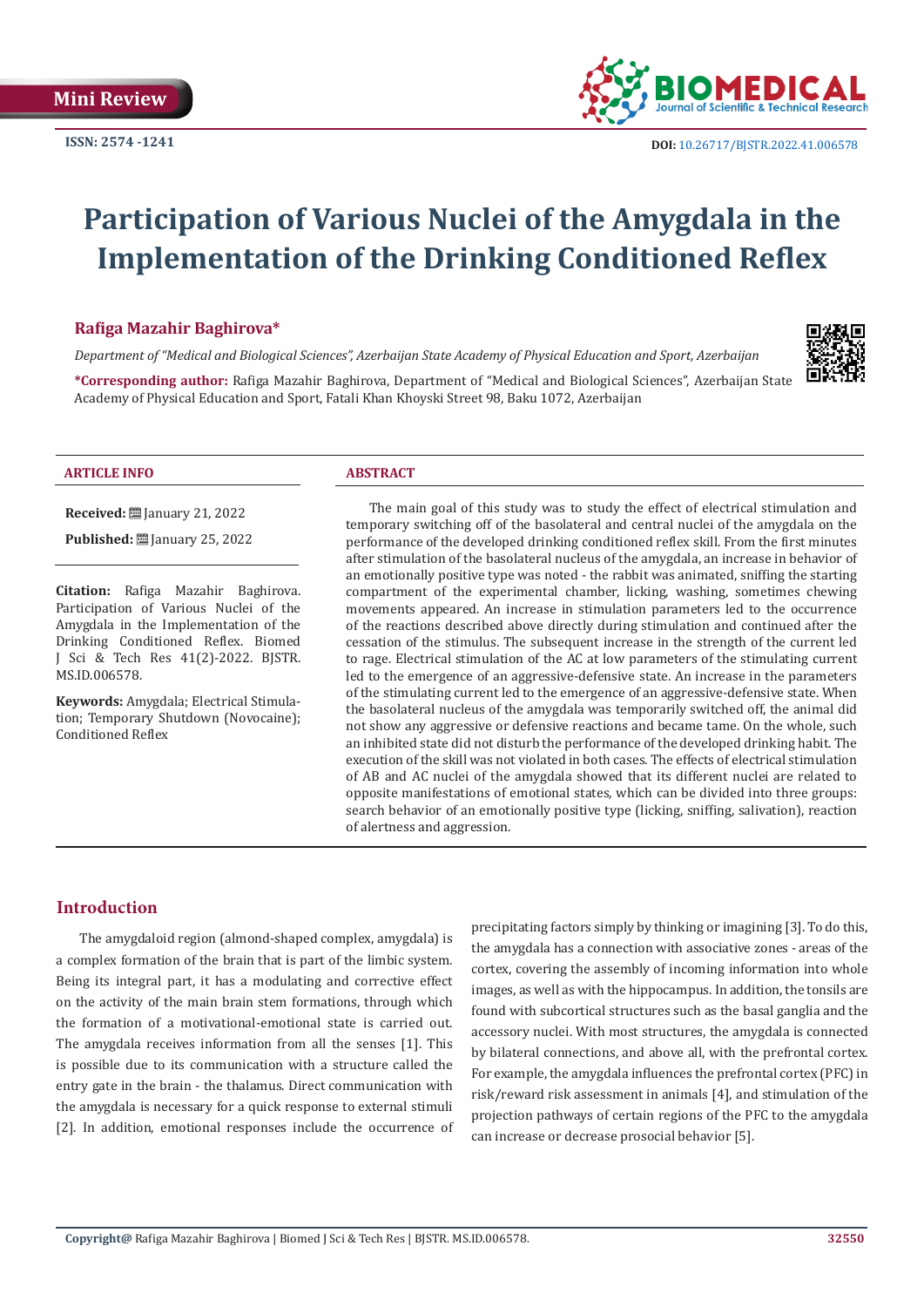Violation of the connections between the amygdala and PFC can be detected in a number of pathological conditions-post-traumatic stress disorder (PTSD), depression, etc. [6]. The amygdala is also associated with the hypothalamus, which plays an important role in the regulation of stress reactions, sexual behavior, and aggression [7]. Different nuclei of the amygdala are involved in different behaviors. So, the lateral nucleus plays a role in reactions that are associated with fear [8]; the basolateral nucleus contains groups of neurons that respond to both negative stimuli (fear, anxiety) and positive ones (reward) [9]. CEA is the main exit gate of the amygdala. This part is responsible for reactions to emotional stimuli. The medial nucleus of the amygdala in animals is especially important in sexual behavior. In humans, MeA mainly reacts to pungent odors [10] and takes part in their memorization [11]. Considering all of the above, the main goal of this study was to study the effect of electrical stimulation and temporary switching off of the basolateral and central nuclei of the amygdala on the performance of the developed drinking conditioned reflex skill.

#### **Methods**

 Experiments were performed using 20 rabbits breeds of "Chinchilla" in weight 2-3kg trained to perform a conditioned operant drinking behavior reflex. The animals were subjected to water deprivation for 24 and 48 hours, after which they were trained in the instrumental drinking skill. In response to the sound signal, the rabbit pressed the pedal, as a result of which the door opened, jumped over the barrier from the starting compartment of the chamber to its target section to receive water in a strictly defined dose (5-10 ml) and then returned back to the starting section cameras. The conditioned stimulus was applied at regular intervals (every 45 s) from 10 to 15 times during the experiment. During the experimental day, the animals received an average of 100-120 ml of water. The experiments were carried out under conditions of 100% reinforcement. In the study of behavioral reactions, the time from the moment the signal was given to the start of the jump (latency period), the time of running, lapping, and also the time spent on returning to the starting box of the camera were recorded. Electrical stimulation of the basolateral nucleus of the amygdala - AB (А-1; L5; Н18) and central nucleus of the amygdala - AC (А-1; L5; Н16) of the brain was carried out using a universal electro stimulator ESU-1. Temporary shutdown of the studied areas of the CNS was carried out with a 10% novocaine solution. To control the rabbits in the study area was injected with saline in a volume equal to the injected solutions.

#### **Results and Discussion**

Our research revealed the functional differentiation of the amygdala complex in relation to the execution of the developed conditioned reflex skill. So, electrical stimulation AB nucleus of the amygdala at low stimulation parameters of 10-50 μA; 5 Hz, 0.5 ms) did not lead to a violation of the drinking habit. The rabbits responded in a timely manner to the sound signal, making a running jump from the starting section of the chamber to the target section to receive reinforcements (water 5–10 ml) and then returning back to the starting section of the experimental chamber. The time parameters of the conditioned reflex skill remained at the level of background indicators: latent period - 1.23±0.07 sec, jogging - 3.27±0.07 sec, lapping - 20.23±0.12 sec, reverse return 4.23±0.07 sec. An increase in stimulation parameters (50–100 μA; 5–10 Hz msec) also did not lead to a violation of the drinking habit. In comparison with intact rabbits, from the first minutes after stimulation, there was an increase in behavior of an emotionally positive type - the rabbit is animated, sniffing the starting compartment of the experimental chamber, licking, washing, sometimes chewing movements appear. At the same time, despite this increase motor activity, when a sound signal was given, the animal promptly responded to the given sound signal by jumping and running from the starting compartment of the chamber to its target box, followed by lapping.

The latent period of the reaction remained at the level of background indicators (1.2±0.07 sec), while the time spent on jumping and running due to the occurrence of a search reaction increased from 3.27±0.07 sec to 7, 5±0.1 sec. The time spent on the consumption of 5 ml of water did not change and amounted to 20.17±0.11 sec. In connection with the occurrence of the reaction of licking, washing, sniffing the experimental chamber, the time for the animal to return to the starting box of the chamber slightly increased (the animal was easily distracted, looked around, sniffed the barrier of the chamber) - from  $4.23 \pm 0.07$  seconds to  $8.57\pm0.08$ sec. An increase in stimulation parameters led to the occurrence of the reactions described above directly during stimulation and continued after the cessation of the stimulus. In connection with prolonged washing, the time of the latent period of the reaction to the conditioned stimulus increased from 1.2±0.07 to 3.1±0.07 sec. An increase in stimulation parameters did not affect the amount of water drunk. A subsequent increase in current strength to 300 μA led to rage.

Recording the amount of water consumed showed that it remained at the level of background indicators. Electrical stimulation of the AC nucleus of the amygdala at low stimulation parameters (10-50 μA; 5 Hz; 0.5 ms) did not affect execution drinking developed skill. The rabbits were completely calm, all parameters of the conditioned reflex skill remained at the level of background indicators. An increase in stimulation parameters (50-100 μA; 5-10 Hz; 0.5 ms) did not lead to drastic changes in the behavior of the animals. The rabbits were alert, an increase in general motor activity was noted, which was accompanied by an increase in the time of the latent period of the reaction to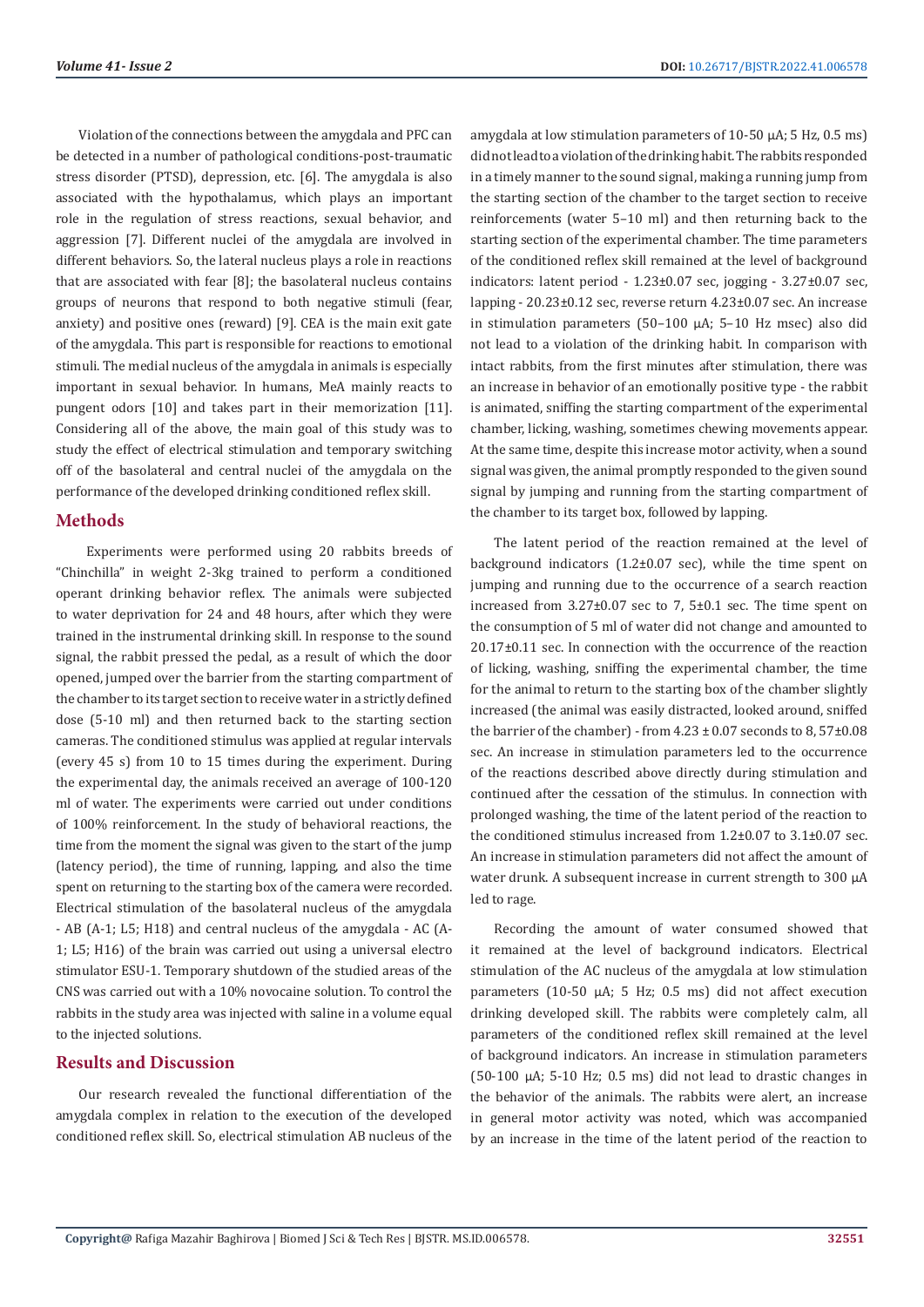the conditioned stimulus (from 1.23±0.07 to 3.4±0.09 sec). The remaining parameters of the execution of the conditioned reflex skill remained at the level of background indicators: jump-run - 3.27±0.07 sec, lapping - 20.23±0.15 sec, reverse return - 4.25±0.29 sec.

A further increase in the parameters of the stimulating current - current strength up to 100-200 μA, frequency - 10-50 Hz, stimulus duration 0.5 ms led to the emergence of a state of an aggressivedefensive nature: the animal became shy, it was difficult to pick it up, shuddered at the applied conditioned stimulus, was very mobile. This state could be attributed to an emotionally excited state. The execution of skills was not disturbed: the animal reacted to an undelivered signal, performed all components of the conditioned drinking reflex. It should be noted a slight increase in the time of the latent period of the reaction to the conditioned stimulus from 1.23  $\pm$  0.07 to 3.53  $\pm$  0.09 sec and the return return - from 4.2  $\pm$  $0.07$  to  $8.73 \pm 0.07$  sec, and the time spent on jumping and lapping remained at the level of background indicators and, respectively, was equal to:  $3.23 \pm 0.07$  and  $20.2 \pm 0.15$  seconds.

Recording the amount of water consumed showed that it remained unchanged. Observations of animal behavior have shown that under conditions of electrical stimulation of the amygdala nucleus AB, an orienting-exploratory reaction of an emotionally positive type is noted, accompanied by licking, washing, salivation, while exposure to similar parameters of the irritating current on the AC nucleus of the amygdala provokes the appearance of aggressivedefensive behavior. Our data are consistent with the studies of some authors, who also observed the appearance of orientingexploratory behavior upon stimulation of the nucleus AB and an aggressive defensive reaction upon stimulation of the AC nucleus of the amygdala complex [12].

At the same time, some scientists noted the onset of an alert reaction, turning into an orienting reaction, with threshold stimulation of the amygdala. With an increase in the parameters of stimulation of AL and AC of the amygdala nuclei, the alertness reaction could be replaced by a fear reaction, and when stimulated by AB, by a rage reaction [13]. In addition, in experiments on rabbits, stimulation of the amygdala caused changes in the emotional state of various nature. Motor acts of sniffing, licking, chewing and salivation were noted by scientists during stimulation of the anteromedial part of the amygdala and refer these symptoms to sexual and parental activity [14].The effects of electrical stimulation

of AB and AC nuclei of the amygdala showed that its different nuclei are related to opposite manifestations of emotional states, which can be divided into three groups: search behavior of an emotionally positive type (licking, sniffing, salivation), reaction of alertness and aggression.

### **Conflict of Interest**

No conflict of interest with any institution/organization.

#### **References**

- 1. Wright A (2020) Chapter 6: Limbic system: amygdala. Neuroscience Online.
- 2. [Constantino Méndez-Bértolo, Stephan Moratti, Rafael Toledano,](https://pubmed.ncbi.nlm.nih.gov/27294508/) [Fernando Lopez-Sosa, Roberto Martínez-Alvarez, et al. \(2016\) A fast](https://pubmed.ncbi.nlm.nih.gov/27294508/) [pathway for fear in human amygdala. Nat Neurosci 19: 1041-1049.](https://pubmed.ncbi.nlm.nih.gov/27294508/)
- 3. [Elizabeth A Phelps \(2004\) Human emotion and memory: interactions](https://pubmed.ncbi.nlm.nih.gov/15082325/) [of the amygdala and hippocampal complex. Current Opinion in](https://pubmed.ncbi.nlm.nih.gov/15082325/) [Neurobiology 14: 198-202.](https://pubmed.ncbi.nlm.nih.gov/15082325/)
- 4. [Wi Hoon Jung, Sangil Lee, Caryn Lerman, Joseph W Kable \(2018\)](https://pubmed.ncbi.nlm.nih.gov/29628186/) [Amygdala Functional and Structural Connectivity Predicts Individual](https://pubmed.ncbi.nlm.nih.gov/29628186/) [Risk Tolerance. Neuron 98: 394-404.e4.](https://pubmed.ncbi.nlm.nih.gov/29628186/)
- 5. [Felix-Ortiz AC, Burgos-Robles A, Bhagat ND, Leppla CA, Tye KM \(2016\).](https://pubmed.ncbi.nlm.nih.gov/26204817/) [Bidirectional modulation of anxiety-related and social behaviors by](https://pubmed.ncbi.nlm.nih.gov/26204817/) [amygdala projections to the medial prefrontal cortex. Neuroscience 321:](https://pubmed.ncbi.nlm.nih.gov/26204817/) [197-209.](https://pubmed.ncbi.nlm.nih.gov/26204817/)
- 6. [Cynthia M Schumann, Melissa D Bauman, David G Amaral \(2011\)](https://pubmed.ncbi.nlm.nih.gov/20950634/) [Abnormal structure or function of the amygdala is a common component](https://pubmed.ncbi.nlm.nih.gov/20950634/) [of neurodevelopmental disorders. Neuropsychologia 49: 745-759.](https://pubmed.ncbi.nlm.nih.gov/20950634/)
- 7. [Flavia Venetucci Gouveia, Clement Hamani, Erich Talamoni Fonoff,](https://www.ncbi.nlm.nih.gov/pmc/articles/PMC6565484/) [Helena Brentani, Eduardo Joaquim Lopes Alho, et al. \(2019\) Amygdala](https://www.ncbi.nlm.nih.gov/pmc/articles/PMC6565484/) [and Hypothalamus: Historical Overview with Focus on Aggression.](https://www.ncbi.nlm.nih.gov/pmc/articles/PMC6565484/) [Neurosurgery 85: 11-30.](https://www.ncbi.nlm.nih.gov/pmc/articles/PMC6565484/)
- 8. [Gale GD \(2004\) Role of the Basolateral Amygdala in the Storage of Fear](https://pubmed.ncbi.nlm.nih.gov/15084662/)  [Memories across the Adult Lifetime of Rats. Journal of Neuroscience 24:](https://pubmed.ncbi.nlm.nih.gov/15084662/) [3810-3815.](https://pubmed.ncbi.nlm.nih.gov/15084662/)
- 9. [Joshua Kim, Michele Pignatelli, Sangyu Xu, Shigeyoshi Itohara, Susumu](https://pubmed.ncbi.nlm.nih.gov/27749826/) [Tonegawa \(2016\) Antagonistic negative and positive neurons of the](https://pubmed.ncbi.nlm.nih.gov/27749826/) [basolateral amygdala. Nat Neurosci 19: 1636-1646.](https://pubmed.ncbi.nlm.nih.gov/27749826/)
- 10. [Anderson AK, Christoff K, Stappen I, Panitz D, Ghahremani DG, et al.](https://pubmed.ncbi.nlm.nih.gov/12536208/https:/pubmed.ncbi.nlm.nih.gov/12536208/) [\(2003\) Dissociated neural representations of intensity and valence in](https://pubmed.ncbi.nlm.nih.gov/12536208/https:/pubmed.ncbi.nlm.nih.gov/12536208/) [human olfaction. Nat Neurosci 6: 196-202.](https://pubmed.ncbi.nlm.nih.gov/12536208/https:/pubmed.ncbi.nlm.nih.gov/12536208/)
- 11. [Buchanan TW \(2003\) A Specific Role for the Human Amygdala in](https://pubmed.ncbi.nlm.nih.gov/14557604/) [Olfactory Memory. Learning & Memory 10: 319-325.](https://pubmed.ncbi.nlm.nih.gov/14557604/)
- 12. Vedyaev FP (1969) Analysis of the effects of electrical stimulation of some limbic structures. Zh Neurophysiology 2: 194-201.
- 13. Chepurnov SA, Chepurnova NE (1981) Amygdala complex of the brain. M. Publishing House of Moscow. Univ, pp. 256.
- 14. Simonov PV (1972a) The role of the hippocampus in the integrative activity of the brain. Zhurn higher nervous activity 22(6): 1119-1123.